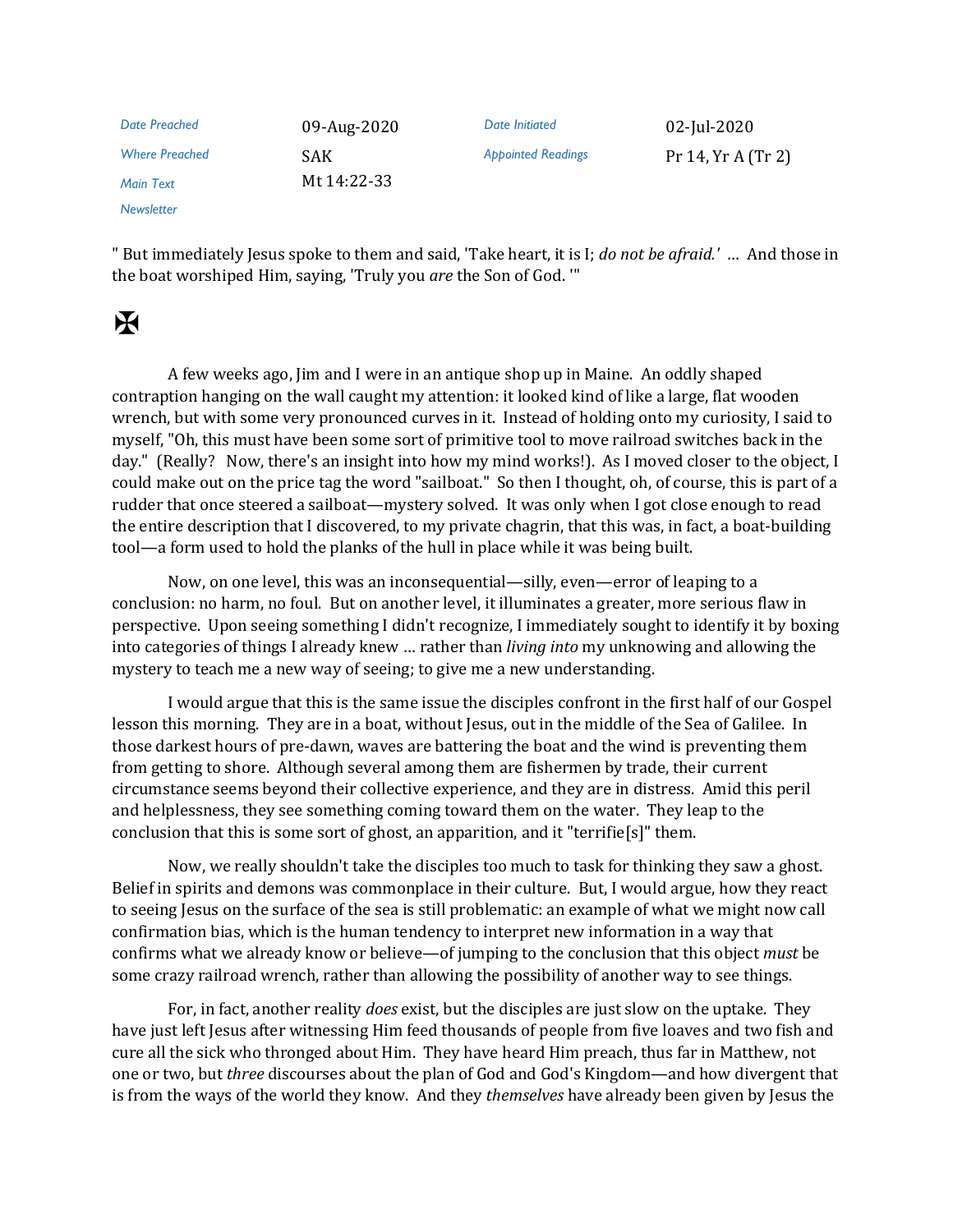authority to "cure the sick, raise the dead, cleanse the lepers [and] cast out demons" (Mt 10:8). They have seen and know Jesus up-close and personal; have seen Him work miracles and proclaim the pathway to salvation … and yet … in the moment of crisis or fear … just when Jesus could help them most … the disciples seem to forget everything they know about Him and His message, and fall back to seeing the 'new' of Jesus according to the 'old' ways they've learned from the world. Faith may come easily on sunny afternoons, but how readily do we see Jesus in the midst of the raging storms of life?

And let us briefly consider Peter. Although he gets credit for jumping out of the boat and attempting to walk on water like Jesus, the crux of the story seems to be his failure; his losing heart, as what he knows, intellectually, about the physical world overtakes his faith to follow Jesus. I don't know about you, but I often resolve to volunteer more time, donate more money, even to pray more frequently … only to end up pondering what I might have to give up in order to do the things Jesus wants me to do. Like Peter, I get too wrapped up in preserving the *status quo* to contemplate the new possibilities Jesus is calling me to. For fear of sinking, I don't step out of the boat.

\*\* \*\* \*\*

We could, I suppose, hear today's lesson solely as a cautionary tale: how *not* to follow Christ. But it belittles the disciples' legacy and sacrifice to count them as fools; as a hapless band of bumblers who, somehow, come out right in the end. Just as I recount the story of the railroad-wrench-*slash*-boat-form in the antique shop less to belittle myself and more to reinforce what I *learned* from that experience, so, too, does it behoove us to look past the disciples' shortcomings—which all of us share—and focus the lessons of their Christian courage and zeal:

- Notice how the disciples relinquish control; give up their own agendas. No doubt, the twelve would have preferred to remain with Jesus on shore, rather than sailing the Sea of Galilee in an open boat, and in the pitch dark. But when He asked, they went. And later, when they saw Jesus walking upon the water, although they *first* leapt to the wrong conclusion, they soon opened their minds, adjusted their perspectives and grasped Jesus—and His promise—in a new light. Occasionally, being a disciple calls us to give up a great deal … to up-end our lives. More often, however, it's merely a matter of admitting we were mistaken—that we, too, failed to see Jesus standing with us in the middle of the storm … of the illness, of the conflict, of the seeming silence of God … all along.
- Likewise, we see the disciples take risks. Once Peter knew it was Jesus out on the water, he could have asked Him to calm the raging sea or demanded to know what Jesus was doing—and done so from the relative safety of the boat. But Peter somehow discerned that his place was not in the boat, demanding answers; but standing beside Jesus, out on the water. He listened to the Spirit telling him that this moment was not one for prayer or theology, but a time to throw his whole being into following Jesus. The lesson of Peter's attempt … for us … lies not in his failure, but in his *response;* in his allowing his faith in Jesus to seize his life and take him somewhere he never would have taken himself. Jesus' definition of our success is not what we accomplish or achieve; it is how faith in Him fires our imagination and powers our endeavor.